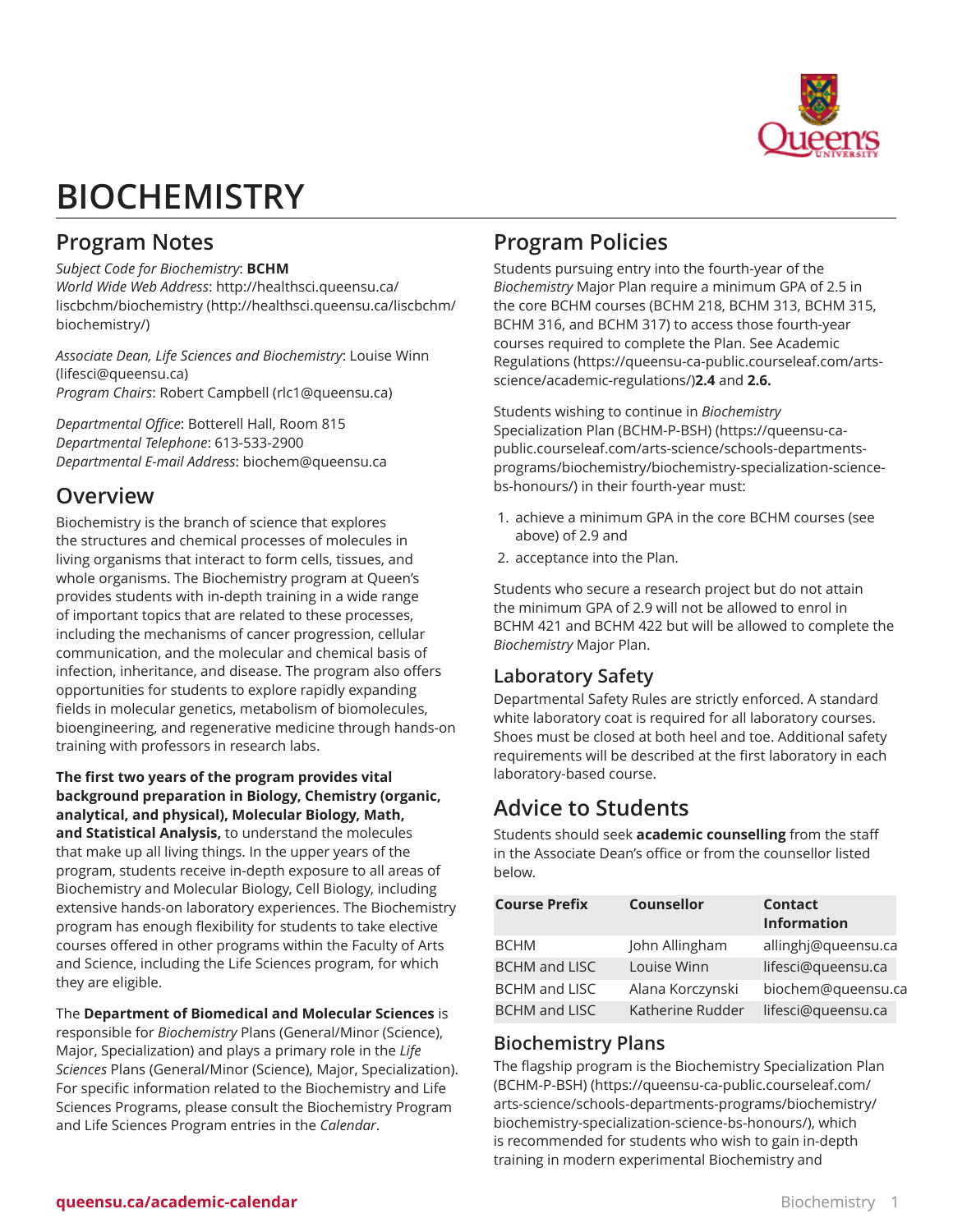

Biochemical processes involved in human health and disease. This program culminates in an intensive fourth-year thesis research project. It equips students with a solid foundation for entry into a variety of science-based graduate programs. Students may access this Plan at the start of their fourth year, on securing a research project.

The [Biochemistry Major Plan \(BCHM-M-BSH\)](https://queensu-ca-public.courseleaf.com/arts-science/schools-departments-programs/biochemistry/biochemistry-major-science-bs-honours/) [\(https://](https://queensu-ca-public.courseleaf.com/arts-science/schools-departments-programs/biochemistry/biochemistry-major-science-bs-honours/) [queensu-ca-public.courseleaf.com/arts-science/schools](https://queensu-ca-public.courseleaf.com/arts-science/schools-departments-programs/biochemistry/biochemistry-major-science-bs-honours/)[departments-programs/biochemistry/biochemistry-major](https://queensu-ca-public.courseleaf.com/arts-science/schools-departments-programs/biochemistry/biochemistry-major-science-bs-honours/)[science-bs-honours/](https://queensu-ca-public.courseleaf.com/arts-science/schools-departments-programs/biochemistry/biochemistry-major-science-bs-honours/)) is designed for those students who want comprehensive training in Biochemistry but may wish to pursue interests outside of experimental Biochemistry. This option provides flexibility for students to take a minor in another subject. To accommodate these interests there are opportunities for more elective credits in the final year of the program. Typically, students interested in pursuing alternate plans than graduate studies in experimental Biochemistry should enrol in this Plan.

# **Faculty**

- Sheela [Abraham](https://dbms.queensu.ca/faculty/sheela-abraham/) ([https://dbms.queensu.ca/faculty/sheela](https://dbms.queensu.ca/faculty/sheela-abraham/)[abraham/](https://dbms.queensu.ca/faculty/sheela-abraham/))
- [John Allingham](https://dbms.queensu.ca/faculty/john-allingham/) [\(https://dbms.queensu.ca/faculty/john](https://dbms.queensu.ca/faculty/john-allingham/)[allingham/](https://dbms.queensu.ca/faculty/john-allingham/))
- [Robert L. Campbell](https://dbms.queensu.ca/faculty/robert-l-campbell/) ([https://dbms.queensu.ca/faculty/](https://dbms.queensu.ca/faculty/robert-l-campbell/) [robert-l-campbell/\)](https://dbms.queensu.ca/faculty/robert-l-campbell/)
- [Chantelle Cappicotti](https://dbms.queensu.ca/faculty/chantelle-capicciotti/) [\(https://dbms.queensu.ca/faculty/](https://dbms.queensu.ca/faculty/chantelle-capicciotti/) [chantelle-capicciotti/](https://dbms.queensu.ca/faculty/chantelle-capicciotti/))
- [Edmond Chan](https://dbms.queensu.ca/faculty/edmond-chan/) [\(https://dbms.queensu.ca/faculty/edmond](https://dbms.queensu.ca/faculty/edmond-chan/)[chan/\)](https://dbms.queensu.ca/faculty/edmond-chan/)
- [Graham](https://dbms.queensu.ca/faculty/graham-p-cote/) P. Côté ([https://dbms.queensu.ca/faculty/graham](https://dbms.queensu.ca/faculty/graham-p-cote/)[p-cote/\)](https://dbms.queensu.ca/faculty/graham-p-cote/)
- [Andrew](https://dbms.queensu.ca/faculty/andrew-craig/) Craig ([https://dbms.queensu.ca/faculty/andrew](https://dbms.queensu.ca/faculty/andrew-craig/)[craig/](https://dbms.queensu.ca/faculty/andrew-craig/))
- [Peter L. Davies](https://dbms.queensu.ca/faculty/peter-l-davies/) ([https://dbms.queensu.ca/faculty/peter-l](https://dbms.queensu.ca/faculty/peter-l-davies/)[davies/\)](https://dbms.queensu.ca/faculty/peter-l-davies/)
- [Zongchao Jia](https://dbms.queensu.ca/faculty/zongchao-jia/) [\(https://dbms.queensu.ca/faculty/zongchao](https://dbms.queensu.ca/faculty/zongchao-jia/)[jia/\)](https://dbms.queensu.ca/faculty/zongchao-jia/)
- [Glenville Jones](https://dbms.queensu.ca/faculty/glenville-jones/) ([https://dbms.queensu.ca/faculty/glenville](https://dbms.queensu.ca/faculty/glenville-jones/)[jones/\)](https://dbms.queensu.ca/faculty/glenville-jones/)
- [Mark Ormiston](https://dbms.queensu.ca/faculty/mark-ormiston/) ([https://dbms.queensu.ca/faculty/mark](https://dbms.queensu.ca/faculty/mark-ormiston/)[ormiston/](https://dbms.queensu.ca/faculty/mark-ormiston/))
- [Christopher R. Mueller](https://dbms.queensu.ca/faculty/christopher-r-mueller/) [\(https://dbms.queensu.ca/faculty/](https://dbms.queensu.ca/faculty/christopher-r-mueller/) [christopher-r-mueller/](https://dbms.queensu.ca/faculty/christopher-r-mueller/))
- P. Martin [Petkovich](https://dbms.queensu.ca/faculty/p-martin-petkovich/) [\(https://dbms.queensu.ca/faculty/p](https://dbms.queensu.ca/faculty/p-martin-petkovich/)[martin-petkovich/](https://dbms.queensu.ca/faculty/p-martin-petkovich/))
- [Steven](https://dbms.queensu.ca/faculty/steven-p-smith/) P. Smith ([https://dbms.queensu.ca/faculty/steven](https://dbms.queensu.ca/faculty/steven-p-smith/)[p-smith/](https://dbms.queensu.ca/faculty/steven-p-smith/))

#### **Specialization**

• [Biochemistry – Specialization \(Science\) – Bachelor](https://queensu-ca-public.courseleaf.com/arts-science/schools-departments-programs/biochemistry/biochemistry-specialization-science-bs-honours/) [of Science \(Honours\)](https://queensu-ca-public.courseleaf.com/arts-science/schools-departments-programs/biochemistry/biochemistry-specialization-science-bs-honours/) ([https://queensu-ca](https://queensu-ca-public.courseleaf.com/arts-science/schools-departments-programs/biochemistry/biochemistry-specialization-science-bs-honours/)[public.courseleaf.com/arts-science/schools-departments](https://queensu-ca-public.courseleaf.com/arts-science/schools-departments-programs/biochemistry/biochemistry-specialization-science-bs-honours/)[programs/biochemistry/biochemistry-specialization](https://queensu-ca-public.courseleaf.com/arts-science/schools-departments-programs/biochemistry/biochemistry-specialization-science-bs-honours/)[science-bs-honours/](https://queensu-ca-public.courseleaf.com/arts-science/schools-departments-programs/biochemistry/biochemistry-specialization-science-bs-honours/))

### **Major**

• [Biochemistry – Major \(Science\) – Bachelor of Science](https://queensu-ca-public.courseleaf.com/arts-science/schools-departments-programs/biochemistry/biochemistry-major-science-bs-honours/) [\(Honours\)](https://queensu-ca-public.courseleaf.com/arts-science/schools-departments-programs/biochemistry/biochemistry-major-science-bs-honours/) [\(https://queensu-ca-public.courseleaf.com/arts](https://queensu-ca-public.courseleaf.com/arts-science/schools-departments-programs/biochemistry/biochemistry-major-science-bs-honours/)[science/schools-departments-programs/biochemistry/](https://queensu-ca-public.courseleaf.com/arts-science/schools-departments-programs/biochemistry/biochemistry-major-science-bs-honours/) [biochemistry-major-science-bs-honours/](https://queensu-ca-public.courseleaf.com/arts-science/schools-departments-programs/biochemistry/biochemistry-major-science-bs-honours/))

### **General/Minor**

- [Biochemistry](https://queensu-ca-public.courseleaf.com/arts-science/schools-departments-programs/biochemistry/biochemistry-general-science-bs/) General (Science) Bachelor of Science ([https://queensu-ca-public.courseleaf.com/arts](https://queensu-ca-public.courseleaf.com/arts-science/schools-departments-programs/biochemistry/biochemistry-general-science-bs/)[science/schools-departments-programs/biochemistry/](https://queensu-ca-public.courseleaf.com/arts-science/schools-departments-programs/biochemistry/biochemistry-general-science-bs/) [biochemistry-general-science-bs/](https://queensu-ca-public.courseleaf.com/arts-science/schools-departments-programs/biochemistry/biochemistry-general-science-bs/))
- [Biochemistry Minor \(Science\)](https://queensu-ca-public.courseleaf.com/arts-science/schools-departments-programs/biochemistry/biochemistry-minor-science/) [\(https://queensu-ca](https://queensu-ca-public.courseleaf.com/arts-science/schools-departments-programs/biochemistry/biochemistry-minor-science/)[public.courseleaf.com/arts-science/schools-departments](https://queensu-ca-public.courseleaf.com/arts-science/schools-departments-programs/biochemistry/biochemistry-minor-science/)[programs/biochemistry/biochemistry-minor-science/](https://queensu-ca-public.courseleaf.com/arts-science/schools-departments-programs/biochemistry/biochemistry-minor-science/))

# **Courses**

#### **BCHM 102 Introduction to Biochemistry Units: 3.00**

Chemical principles as applied to biochemistry, human and clinical biochemistry.

NOTE Primarily intended for students in Nursing, Life Sciences, or Biochemistry programs. Other Arts and Science students require permission of the Department to enrol. LEARNING HOURS 118 (24L;16T;6G;36O;36P).

**Requirements:** Prerequisite None. Recommended 4U Chemistry. One-Way Exclusion May not be taken with or after BCHM 270; BCHM 310; BCHM 315; BCHM 316. **Offering Faculty:** Faculty of Health Sciences

### **BCHM 218 Molecular Biology Units: 3.00**

Molecules and macromolecules that participate in the replication and expression of genes. Current methods for exploring the structure, function, and manipulation of genetic material.

NOTE Also offered online. Consult the Bachelor of Health Sciences program office.

LEARNING HOURS may vary. 120 (36L;12T;72P) EQUIVALENCY MBIO 218/3.0.

**Requirements:** Minimum 2nd year (Level 2) standing and one of (BIOL 102/3.0; PHGY 170/3.0) and one of (CHEM 112/6.0; CHEM 114/3.0).

**Course Equivalencies:** BCHM218; MBIO218;MBIO318 **Offering Faculty:** Faculty of Health Sciences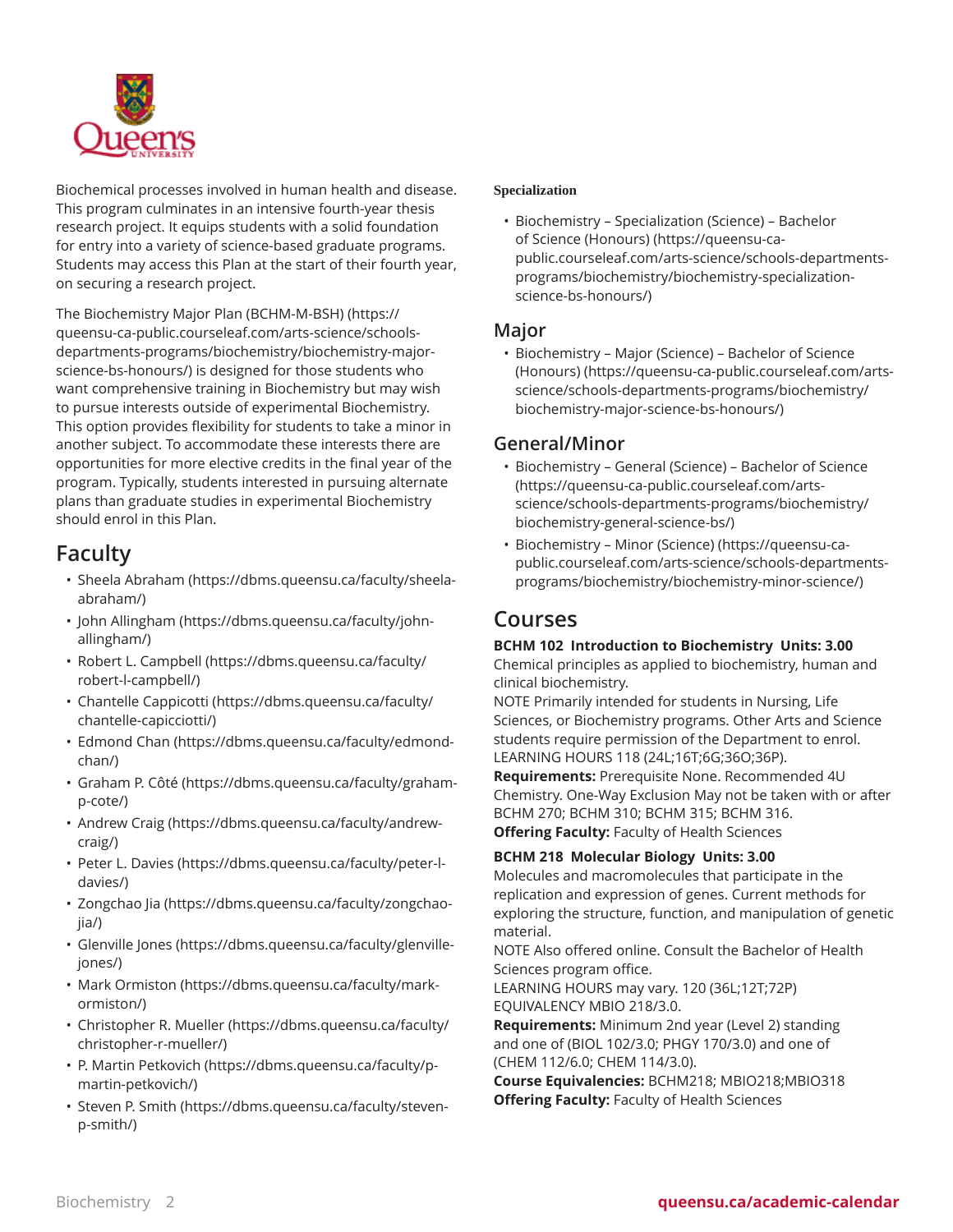

#### **BCHM 270 Biochemical Basis of Health and Disease Units: 3.00**

This course will introduce general biochemical concepts that will allow for an understanding of the biological and chemical principles underlying human physiology, health and disease. The course will provide self-paced learning and utilize evidence-based teaching principles, small group learning, peer-learning and guided-independent learning methodologies to provide an inclusive learning environment. Students will gain an enhanced appreciation of general applications of biochemistry as applied in day to day healthy life and during the disease states, diagnosis and clinical management of metabolic disorders.

NOTE Also offered online. Consult the Bachelor of Health Sciences program office.

NOTE This introductory biochemistry online course is intended for prospective students in Nursing, Environmental Sciences, Engineering, Commerce, and general science programs.

NOTE May not be taken for credit towards the Plan requirements of the BCHM or LISC Specialization or Major Plans.

LEARNING HOURS may vary 126 (66O;60P)

**Requirements:** Minimum 2nd year (Level 2) standing and [(PHGY 170/3.0) or (BIOL 102/3.0 and BIOL 103/3.0)], or permission of the instructor. Exclusion BCHM 102/3.0 One-Way exclusion May not be taken with or after BCHM 310/6.0; BCHM 315/3.0.

**Offering Faculty:** Faculty of Health Sciences

#### **BCHM 310 General Biochemistry Units: 9.00**

Principles of protein biochemistry, enzymology, and protein engineering. Metabolism of carbohydrates, amino acids and lipids. Role of coenzymes. Generation and storage of metabolic energy. Principles of regulatory mechanisms, membrane structure and function, hormone action, and cellular signalling.

NOTE Students lacking the prerequisites CHEM 222/3.0 or CHEM 282/3.0 may take these courses as a corequisite with permission of the Department.

LEARNING HOURS 348 (72L;36Lb;240P).

**Requirements:** Prerequisite Level 3 or above and BCHM 218 and ([CHEM 222 and CHEM 223] or CHEM 282). Exclusion BCHM 102/3.0; BCHM 315/3.0; BCHM 316/3.0. **Offering Faculty:** Faculty of Health Sciences

#### **BCHM 313 Molecular Biochemistry Units: 3.00**

This course will provide an in depth view of the molecular mechanisms controlling how genes are organized, regulated and expressed in mammalian cells. Once you understand how proteins are made, you will learn a variety of approaches to visualize and measure proteins and enzymatic activities in mammalian cells.

NOTE If you have taken or are currently registered in BCHM 310/9.0 you may contact the department for permission to enrol.

LEARNING HOURS 120 (36L;84P).

**Requirements:** Prerequisite Level 3 or above and BCHM 315.

**Offering Faculty:** Faculty of Health Sciences

#### **BCHM 315 Proteins and Enzymes Units: 3.00**

Principles of protein biochemistry, enzymology, and protein engineering.

NOTE Students lacking the prerequisites CHEM 222 or CHEM 282 may take these courses as a corequisite with permission of the Department.

LEARNING HOURS 120 (36L;12O;72P).

**Requirements:** Prerequisite Level 3 or above and BCHM 218 and ([CHEM 222 and CHEM 223] or CHEM 282). Exclusion BCHM 102; BCHM 310.

**Offering Faculty:** Faculty of Health Sciences

#### **BCHM 316 Metabolism Units: 3.00**

Metabolism of carbohydrates, amino acids and lipids. Role of coenzymes. Generation and storage of metabolic energy. Principles of regulatory mechanisms, membrane structure and function, hormone action, and cellular signalling. LEARNING HOURS 122 (36L;8O;78P)

**Requirements:** Prerequisite BCHM 315 Exclusion BCHM 102; BCHM 310

**Offering Faculty:** Faculty of Health Sciences

#### **BCHM 317 Introductory Biochemistry Laboratory Units: 6.00**

Application of separation and assay techniques to the study of proteins, metabolism and molecular biology. Attendance required in both terms. Enrollment will be limited because of laboratory constraints, and selection will be based on academic standing.

LEARNING HOURS 360 (96Lb;264P)

**Requirements:** Prerequisite Reg. in a BCHM Specialization or Major Plan. Corequisite BCHM315 and BCHM316. Exclusion No more than 6.0 units from BCHM317; BCHM319. **Offering Faculty:** Faculty of Health Sciences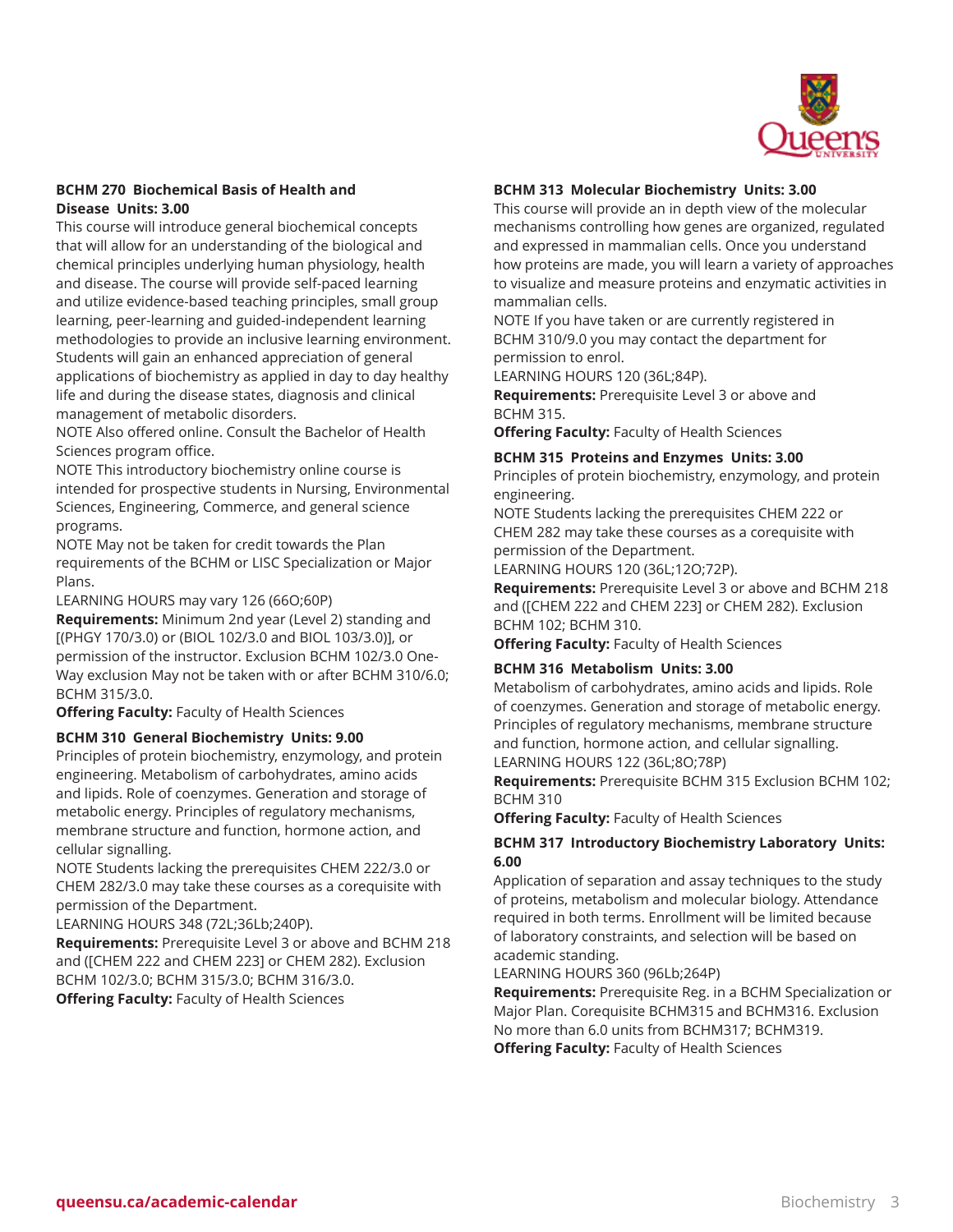

#### **BCHM 319 Introductory Biochemistry Laboratory Units: 3.00**

Application of separation and essay techniques to the study of proteins, metabolism and molecular biology. NOTE This course is for outgoing Biochemistry Honours exchange students who are not able to obtain the equivalent of BCHM 317/6.0 when on exchange. LEARNING HOURS 180 (48Lb;132P) **Requirements:** coreq BCHM315 **Course Equivalencies:** BCHM317B; BCHM319 **Offering Faculty:** Faculty of Health Sciences

### **BCHM 370 Genetics and Genomics Units: 3.00**

An introduction to the field of applied genomics for identifying genes underlying multi-factorial traits, diseases, and drug treatment outcomes. Basic principles of gene mapping studies will be covered in the context of recent advances in the field including statistical methods, and integrative analyses of biological datasets. Notes: Also offered online

LEARNING HOURS may vary: 120(48O;72P)

**Requirements:** Minimum 3rd year (Level 3) standing and one of (BCHM 218/3.0; BCHM 270/3.0) or permission of the instructor. . Exclusion BIOL 331/3.0.

**Offering Faculty:** Faculty of Health Sciences

#### **BCHM 410 Protein Structure and Function Units: 3.00**

This course presents an integrated approach to the study of protein function. Topics include proteomic techniques, mass spectrometry, protein purification, imaging, surface plasmon resonance, calorimetry, bioinformatics and protein evolution, protein modifications and processing, interpretation and applications of 3-D structure, and structure-function relationships.

NOTE Offered jointly with BMED 810/3.0. Students in a LISC or BMCO Plan should contact the Department regarding prerequisites and permission to register.

**Requirements:** Prerequisite Level 4 and registration in a BCHM Specialization or Major Plan) and (a GPA of 2.50 in BCHM218; BCHM313; BCHM315; BCHM316, BCHM317). **Offering Faculty:** Faculty of Health Sciences

#### **BCHM 411 Advanced Molecular Biology Units: 3.00**

This course concentrates on the molecular biology of mammalian models particularly mechanisms involved in human diseases. The human genome project, forensic analysis, DNA diagnostics of human diseases, models of transcriptional and growth regulation and cancer, DNA repair, RNA processing and translation are all discussed. Emphasis on recent findings and course materials will be drawn from current reviews.

NOTE Offered jointly with BMED 811/3.0. Students in a LISC or BMCO Plan should contact the Department regarding prerequisites and permission to register.

LEARNING HOURS 120 (36L;84P)

**Requirements:** Prerequisite Level 4 and registration in a BCHM Specialization or Major Plan) and (a GPA of 2.50 in BCHM218; BCHM313; BCHM315; BCHM316, BCHM317). **Offering Faculty:** Faculty of Health Sciences

#### **BCHM 421 Advanced Biochemistry Laboratory I Units: 6.00**

Biochemical research techniques with emphasis on nucleic acids, protein structure and function, regulation of gene expression and metabolic control processes. NOTE 6.0-unit course offered in the Fall Term.

**Requirements:** PREREQUISITE Level 4 and registration in a BCHM Specialization Plan and (a GPA of 2.9 in BCHM 218/3.0; BCHM 313/3.0; BCHM 315/3.0; BCHM 316/3.0; BCHM 317/6.0)

**Offering Faculty:** Faculty of Health Sciences

#### **BCHM 422 Advanced Biochem Lab II Units: 6.00**

An independent research project by each student in one of the departmental research labs. Evaluation is based on oral presentation, lab performance and a thesis.

NOTE 6.0-unit course offered in the Fall Term. **Requirements:** PREREQUISITE Level 4 and registration in a BCHM Specialization Plan and (a GPA of 2.9 in BCHM 218/3.0; BCHM 313/3.0; BCHM 315/3.0; BCHM 316/3.0; BCHM 317/6.0)

**Offering Faculty:** Faculty of Health Sciences

**BCHM 431 Biochem Regulatory Mechanisms Units: 3.00 Requirements:** BCHM310 OR (BCHM315 AND BCHM316) OR (BCHM315 AND BCHM317) **Offering Faculty:** Faculty of Health Sciences